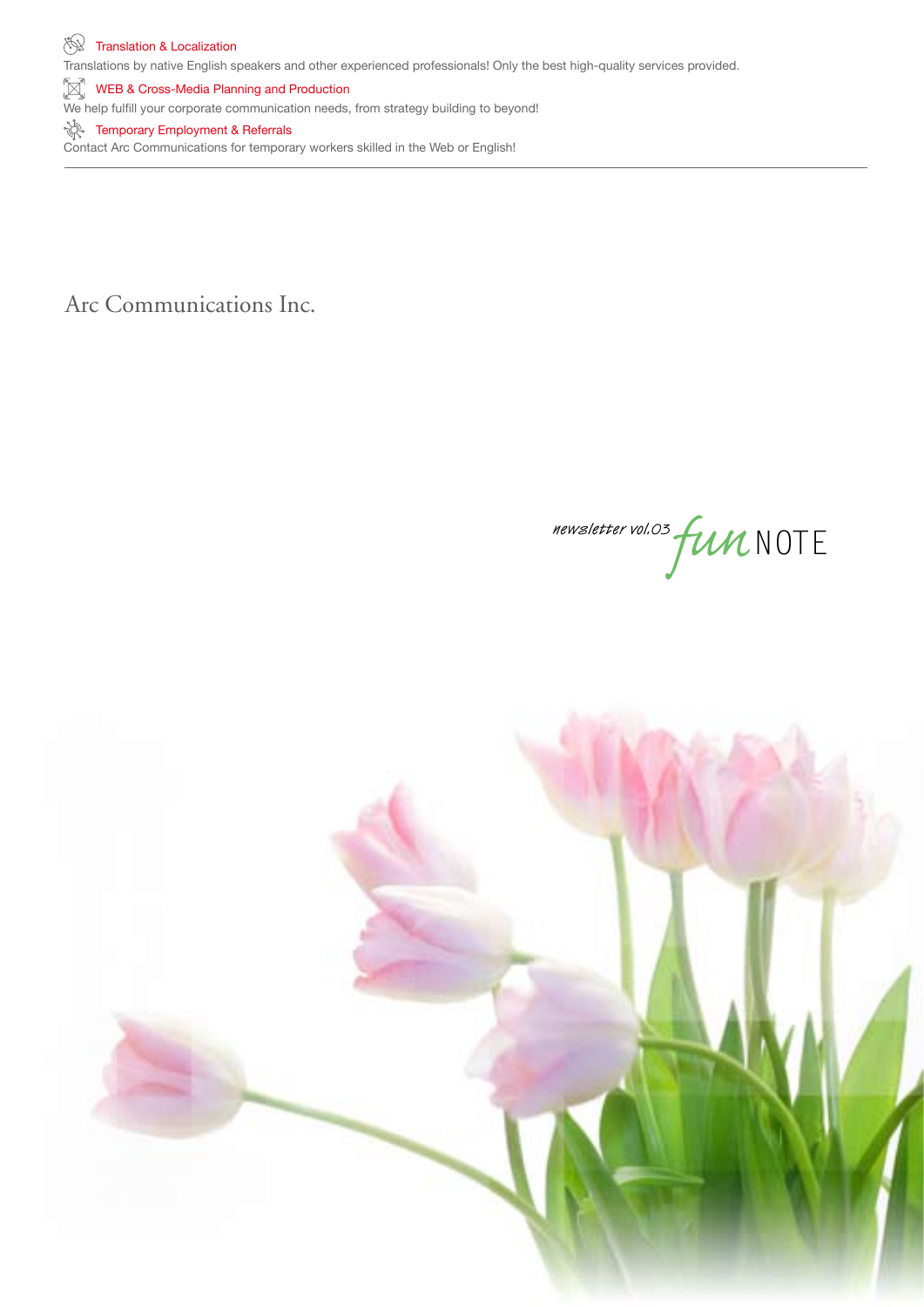Arc Communications Newsletter vol.03

# *fun* note

# **Greetings**

They say, "Practice makes perfect." Well, more than a year has passed since I began keeping my blog, and I wonder if any skills have been "perfected" through this. While I would like to say, "writing skills!" the truth is that I am having difficulty in even writing this greeting. I am being hounded by the editor to finish it on time. While many people wondered whether I would run out of things to write about, that is something I have no problem with. I think this is because the company keeps growing through its interaction with all of you. We experience new things every day, and there are more and more opportunities for us to put our ideas into action. We will continue to challenge the new so that we can increase the information and services that we provide.



At a Sales Meeting (from left : Inoue, Ohsato, Yamamoto, Unno)

Mariko Ohsato Representative Director (CEO), Arc Communications Inc.

# **Our Projects**

# **Translation**

## Year-end Express Project for Japanese-to-Chinese Translation!

Close to the end of last year, we accepted an order to translate over 200 pages into Chinese in just four days! Quality could not be sacrificed, so native Chinese translators were a must, but this was the year's end. The translation coordinators, who showed their stuff, immediately turned to a partner based in China to secure native translators. To ensure quality, a highly-trusted translator registered with us was assigned to conduct the reviews. The translation was delivered on schedule, and the client was highly satisfied with the quality.

It was an extremely difficult job with a very tight delivery schedule, but the translation group is proud of the success it achieved through this fruitful project. (Kazutoshi Honda)

# **Temporary Employment**

## Debut into Multilingual Services

One of the features of our business is to provide temps well versed in languages and the Web. We say "in languages" rather than "in English" because multi-language translations are one of the pillars of Arc-C's translation business. It has been a little over a year since we launched the temporary employment business and response to multi-language needs has been one of our objectives.

Since last year, many requests to dispatch translators in languages other than English have been received. Recent examples were for French (a translation related to commentary on museum pieces) and for Chinese (a DVD). The collaboration between sales and coordinators has become swifter and more accurate, and the closing rate for contracts has also risen. Our business development is getting a further boost through the dispatch of translators skilled in various languages. (Hiroshi Watanabe)

# Web

# It's Our Turn

Arc-C's reputable translation team has been involved in many translations related to the Sarbanes-Oxley Act. With internal control standards for J-SOX finalized in February, our turn to become involved in this business finally came. Lo and behold, the Web team received a content production order related to J-SOX. We utilized the knowledge and rich human network the translation team had built through involvement in the US version, made proposals to the client for the Web, and enjoyed the production work.

The Web team is oriented towards business-related communication, and we rack our brains every day to plan content that take business trends into consideration. Who knows? We might suddenly appear before you some day! (Yoshihiro Sato)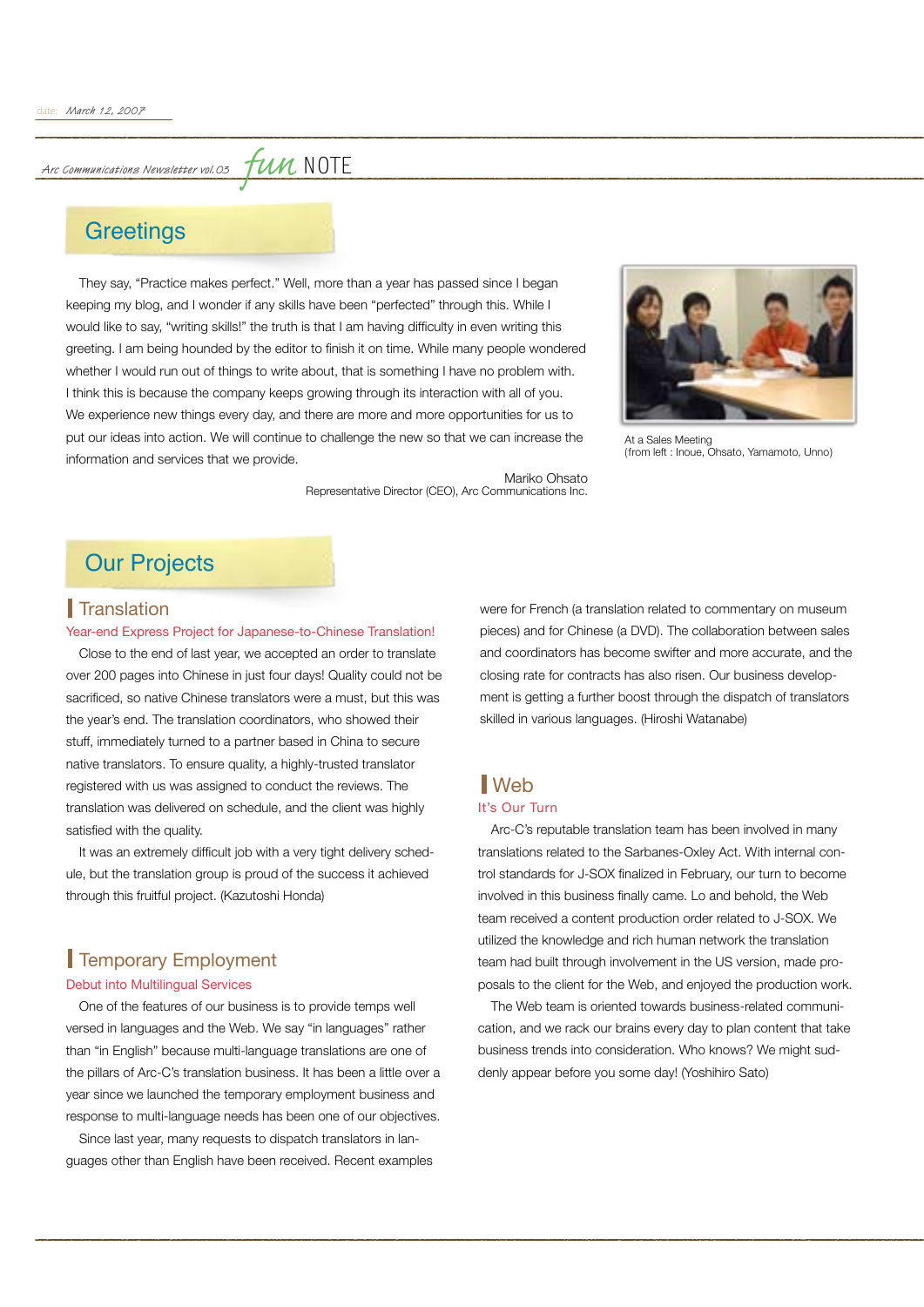

# **News**

# **Arc Translators of the Year**

Translators of the Year for 2006, those who were particularly active over the past year, are as follows:

- Gold Prize : Tomoko Hirata-Jerace
- Silver Prize : Motoko Scoffield
- **Bronze Prize : Miho Takahashi**

We also owe much to the many other translators who provided their services. Everyone is dedicated to learning, have a strong sense of commitment, and above all, excel in their work. We thank them all!

# **The Publication Business is On a Roll!**

More books translated by Arc Communications.

- ・*Blog Marketing*
- (Mariko Ohsato, translator; Diamond, Inc., publisher)
- ・*Information Revolution*

(Arc Communications, translation cooperation; Diamond, Inc., publisher)

・*Principles of Human Resource Management*

(Arc Communications, translation supervision; First Press, Inc., publisher)

*Blog Marketing* achieved 1st place on Amazon Japan, following the Japanese translation of *Principles of Management*. Other publications are lined up, so do look forward to them!



# **Ohsato's Blog**

Mariko Ohsato mentioned *Hataraki Man* (published by Kodansha), a manga series about a woman editor, her love of the job and travails, in her blog (http://blogs.itmedia.co.jp/arc/), and it resulted in a newspaper article. The headline was, "Yes, There Are Lots of Working Women in Manga" and was run in the December 14, 2006 Evening Edition of the *Yomiuri Shimbun*. The theme was manga that cheer up working women. Nobody in the company was aware that Ohsato was a great manga fan, and wondered why there was a pile of them in the coffee break room the day after reporter's visit, but many were seen reading them during their break.

# **Coffice Renovation**

The Arc Communications office keeps changing for the better. The red cabinet (Arc color!) that was won as a prize is now the home of books and pamphlets. We also received two air purifiers and a humidifier, and the office keeps becoming even more comfortable. We hope visitors will say "Better and better!" in reference to our office.



# **Privacy Mark**

Just as we were about to give up on being able to report this to you in this issue of the Fun Note, we received word that Arc Communications had finally been granted the Privacy mark. It took longer than expected, but we are very happy of this achievement!



# Editor's Note

The number of staff keeps on increasing and the 30 seats we have in our office right now is always full. It is starting to get a bit crowded, and we are thinking about how we can further strengthen our company from various perspectives. We look forward to being able to report to you on further office renovations.

This time, the theme presented to our staff is, "What I Can't Work Without." Enjoy! (Editor)